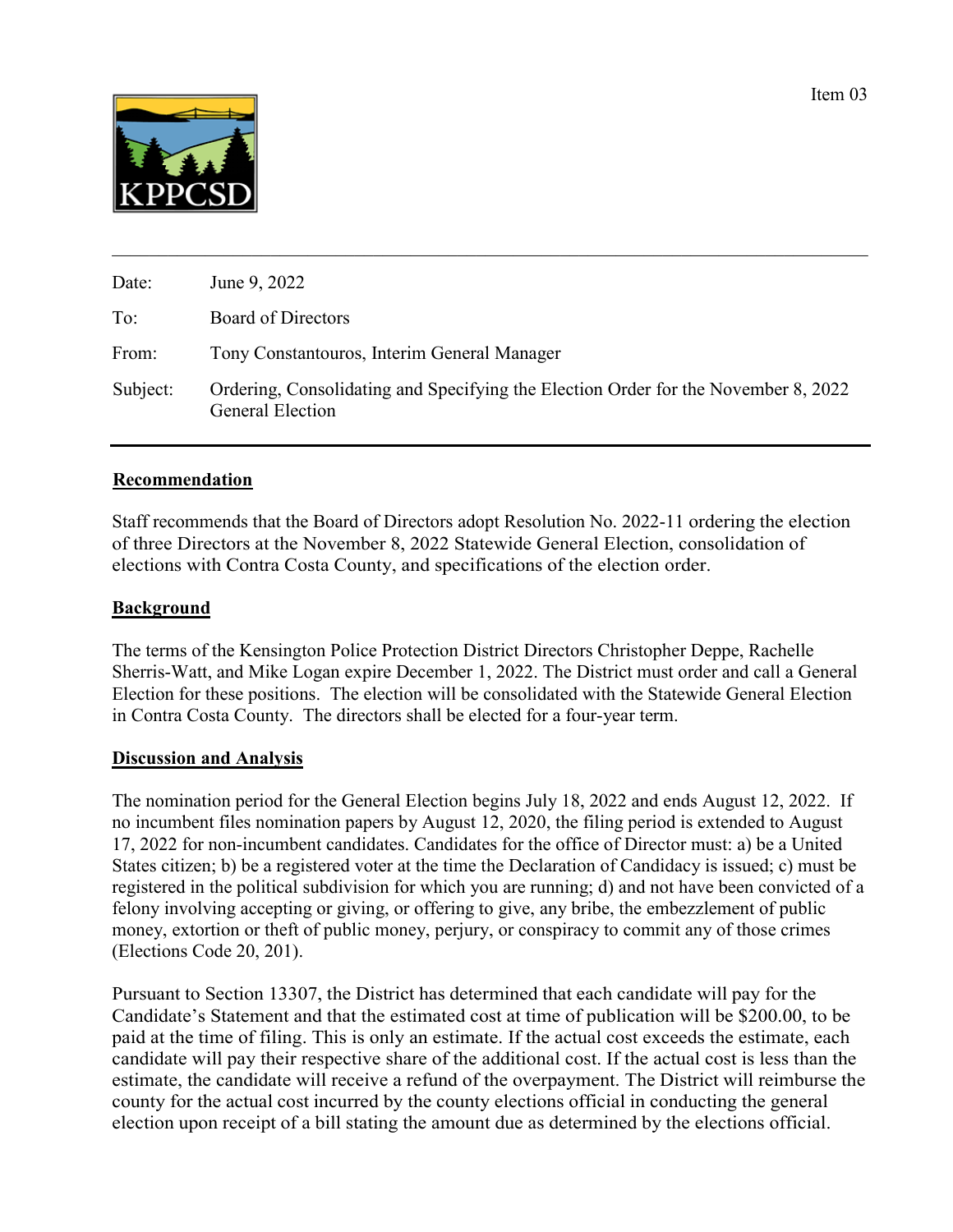Election Order for the November 8, 2022 June 9, 2022 Page 2 of 2

The Clerk of this Board will deliver copies of the Resolution to the Contra Costa Registrar of Voters. The Clerk of the Board will publish a Notice of Election once in a newspaper of general circulation in the District.

# **Exhibit (s)**

• Resolution No. 2022-11 - Ordering The Even Year Board Of Directors Election, Consolidation Of Elections, And Specifications Of The Election Order.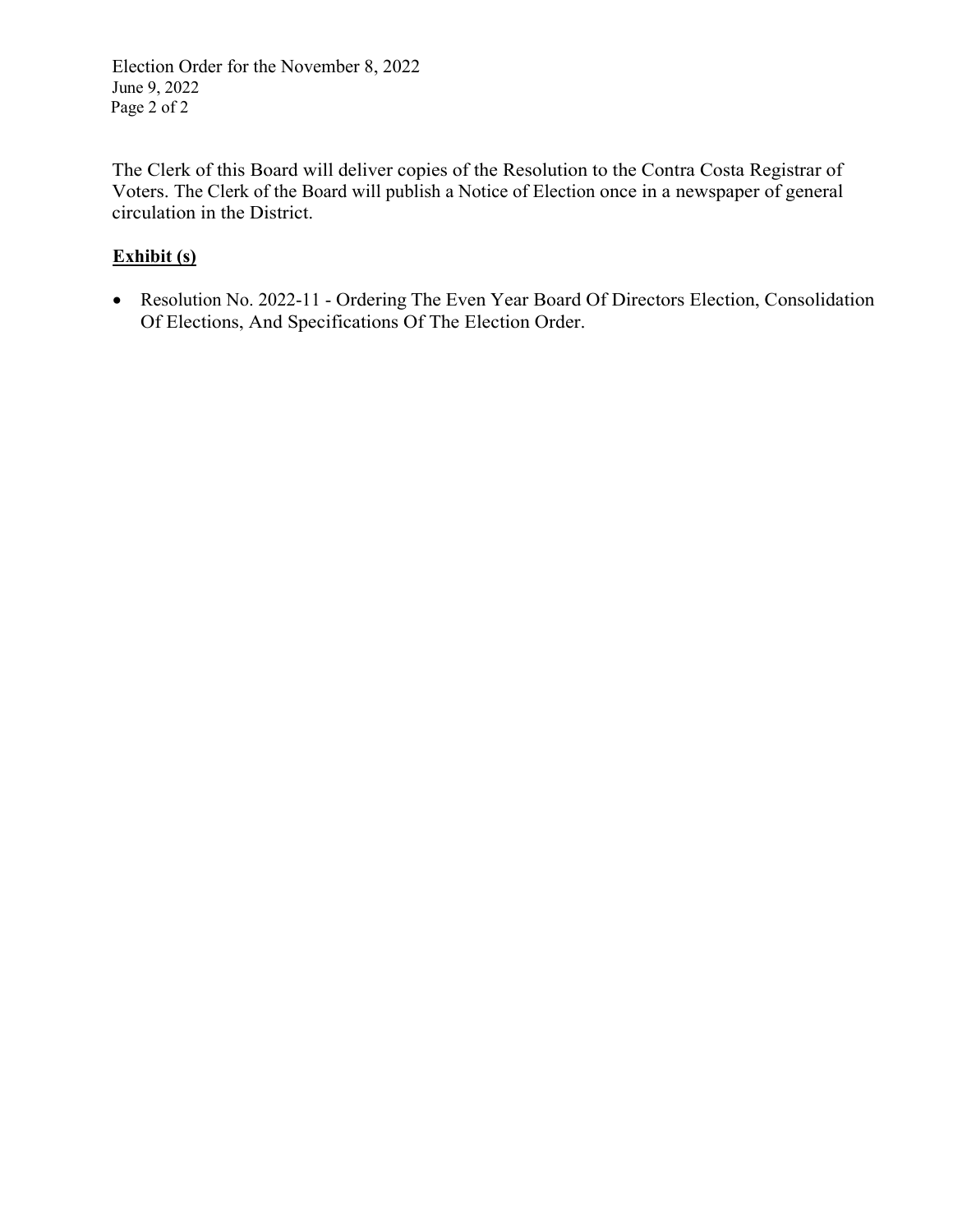#### **RESOLUTION NO. 2022-11**

## **A RESOLUTION OF THE BOARD OF DIRECTORS OF THE KENSINGTON POLICE PROTECTION AND COMMUNITY SERVICES DISTRICT ORDERING THE EVEN YEAR BOARD OF DIRECTORS ELECTION, CONSOLIDATION OF ELECTIONS, AND SPECIFICATIONS OF THE ELECTION ORDER**

The Board of Directors of the Kensington Police Protection and Community Services District (hereafter referred to as the "Board of Directors") does resolve as follows:

*WHEREAS*, The California Elections Code requires a general district election be held in each district to choose a successor for each elective officer whose term will expire on the first Friday in December following the election to be held on the first Tuesday after the first Monday in November in each even- numbered year; and

*WHEREAS*, other elections may be held in whole or in part of the territory of the district and it is to the advantage of the district to consolidate pursuant to Elections Code Section 10400; and

*WHEREAS*, Elections Code Section 13307 requires that before the nominating period opens the district board must determine whether a charge shall be levied against each candidate submitting a candidate's statement to be sent to the voters; may estimate the cost; and determine whether the estimate must be paid in advance; and

*WHEREAS*, Elections Code 12112 requires the election official of the principal county to publish a notice of the election once in a newspaper of general circulation in the District;

NOW, *THEREFORE*, IT IS ORDERED that an election be held within the territory included in this district on the **8th day of November 2022**, for the purpose of electing members to the board of directors of said district in accordance with the following speculations:

1. The election shall be held on **Tuesday, the 8th of November, 20222**. The purpose of the election is to choose members of the Board of Directors for the seats held by the following incumbents:

| Director Christopher Deppe     | Elected 12/7/2018 to 12/2/2022  |
|--------------------------------|---------------------------------|
| Director Rachelle Sherris-Watt | Elected 12/7/2018 to 12/2/2022  |
| Director Michael Logan         | Appointed 7/8/2021 to 12/2/2022 |

- 2. Pursuant to Section 13307, the District has determined that each candidate will pay for the Candidate's Statement and that the estimated cost at time of publication will be \$200.00, to be paid at the time of filing. This is only an estimate. If the actual cost exceeds the estimate, each candidate will pay their respective share of the additional cost. If the actual cost is less than the estimate, the candidate will receive a refund of the overpayment. The District shall issue a receipt for each publication payment stating that the amount paid is an estimate and that further charges may accrue depending on actual cost.
- 3. The District directs that the County Registrar of Voters of the principal county publish the Notice of Election in a newspaper of general circulation that is regularly circulated in the territory.
- 4. This Board hereby requests and consents to the consolidation of this election with other elections that may be held in whole or in part of the territory of the District, pursuant to Elections Code 10400.